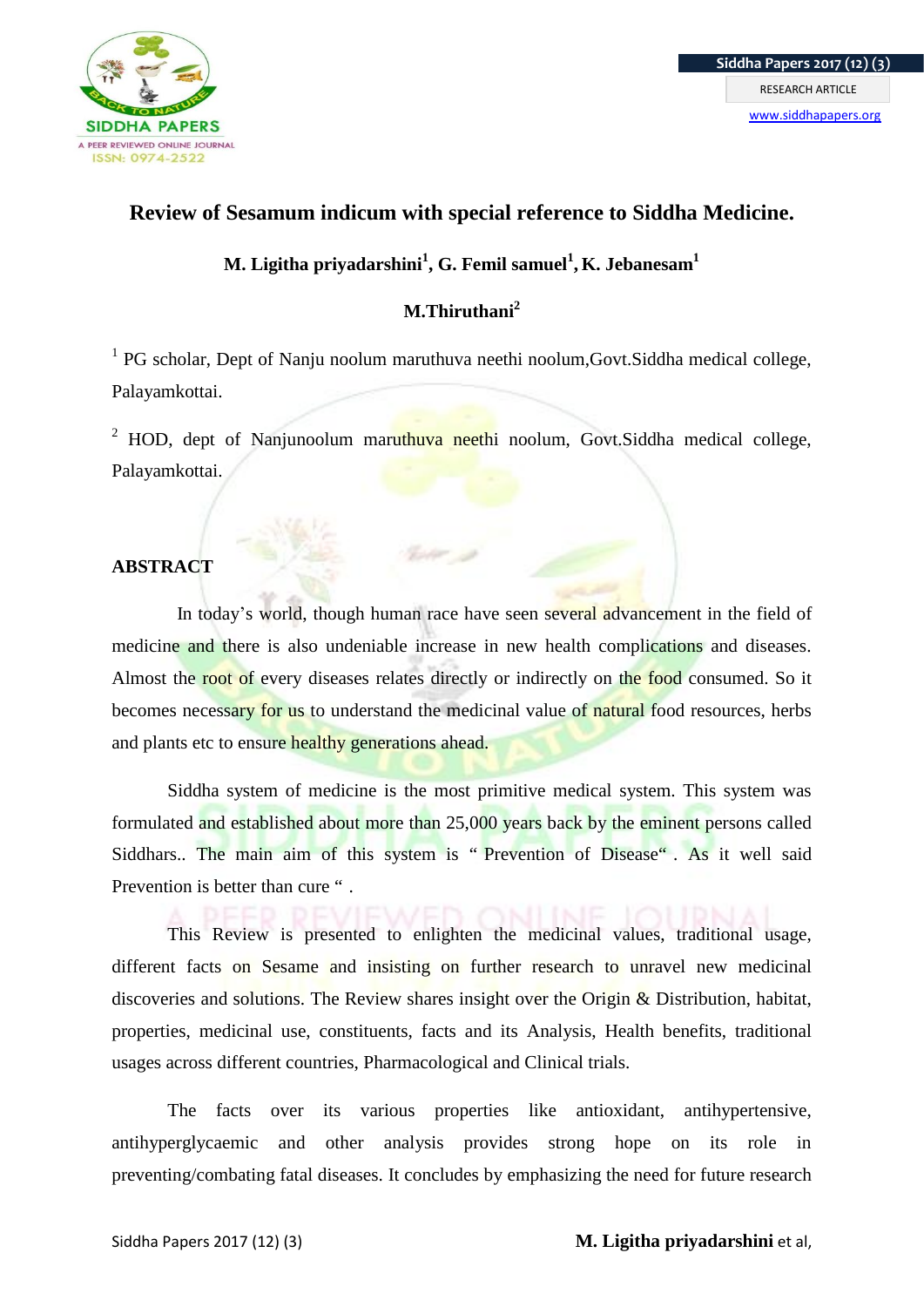over sesame which possess high probability in preventing some of the world' s deadly diseases.

# **KEYWORDS**

Siddha medicine, Sesame seeds, Tilla, *Ellu*

# **INTRODUCTION**

 SESAMUM INDICUM is a flowering plantbelongs to the family pedaliaceae and it is one of the most popular oil seeds crop. India,Sudan, burma and China are chief producers of Sesame seeds. It plays critical role in human nutrition. Theworld had harvested 4.2 million metric tonnes of sesame seeds in 2013, with India and China as the largest producers. Sesame oil places second rank after olive oil as nutritional value. Oil is extracted from the seeds and remaining part is used for edible purpose.

| <b>CLASSIFICATION</b> |                      |                 |  |
|-----------------------|----------------------|-----------------|--|
| Kingdom               | $\ddot{\phantom{a}}$ | Plantae         |  |
| Order                 | $\ddot{\cdot}$       | <b>Lamiales</b> |  |
| Fam                   | $\ddot{\cdot}$       | Pedaliaceae     |  |
| Genus                 | ٠                    | Sesamum         |  |
| Species               |                      | indicum         |  |
|                       |                      |                 |  |
|                       |                      |                 |  |

# **Sesamum indicum Vernacular Names**

| Synonym     | : Sesamum indium .L     |
|-------------|-------------------------|
| Sanskrit    | Tila                    |
| Local names | Hindi - Til, Guj - Tal. |
| Tamil       | Ellu, Mal - karuthiellu |
| Telugu      | Nuvvulu                 |
| Trade name  | Sesame, Gingelly        |
| Propagation | by seeds                |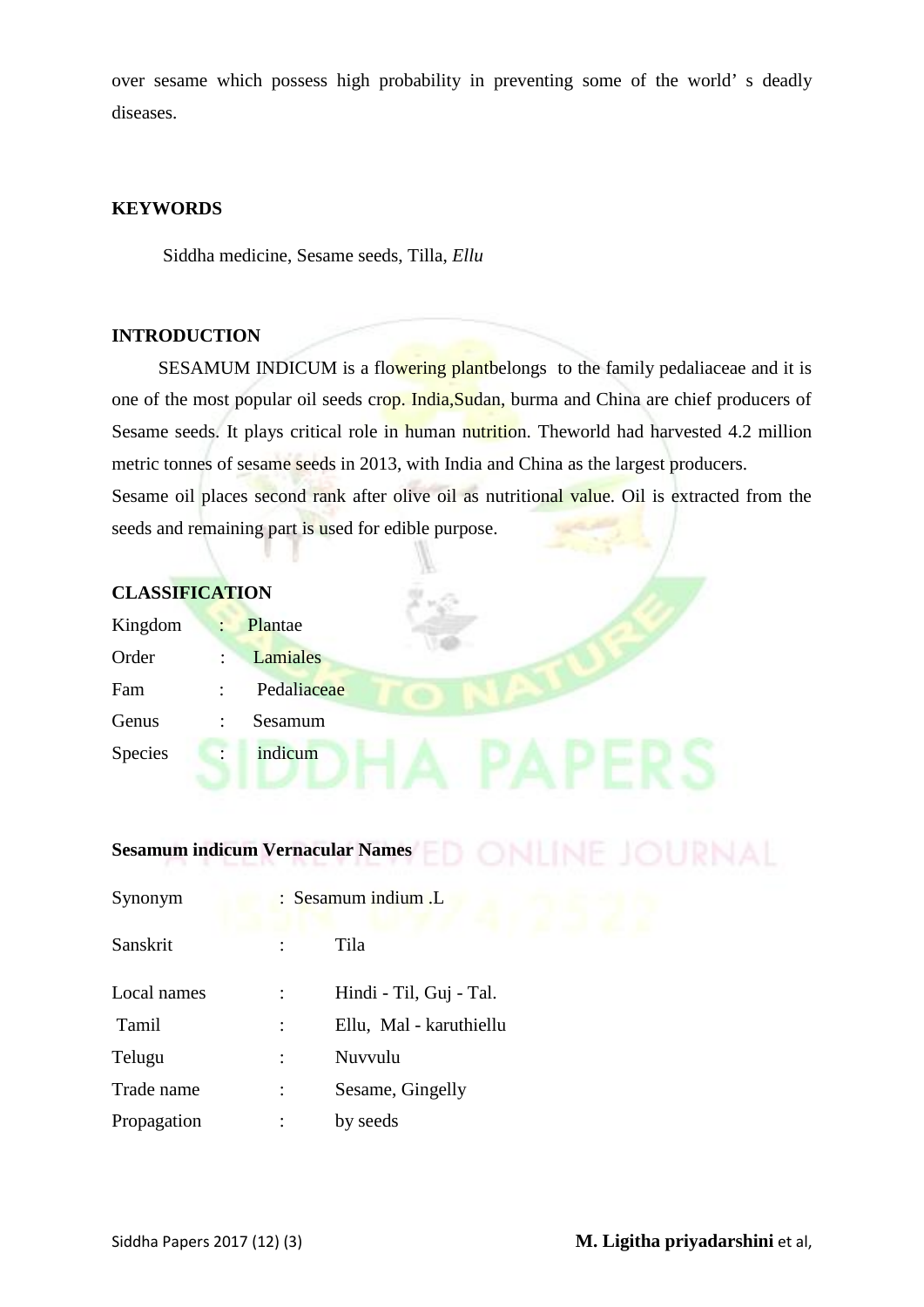# **Origin and Distribution**

 Sesamum indicum L. is one of the oldest cultivated plants in the world. It was a highly prized crop of Babylon and Assyria at least 4000 years ago. Today,Indiaand China are the world' s largest producers of sesame,followed by Myanmar, Sudan, Mexico, Venezuela,Uganda,Turkey and Ethiopia. Cultivated throguht India in the plaine or up to an altitude of 1,200m mainly for oil seed.

# **Habitat**

An erect pubescent annual up to 90cm in ht, branching from the base, leaves large, thin, lower, ones lobed, sparsely hairy, uppermost linear of intermediate usually orat of thoothhed, flowers white pink or purplish with yellow marks in racemes in the leaf axile fruits guadrangular, oblong compressed capsules deeply 4- grooved dehiscent from above of half way down, Seeds, many, black, brown or white.

#### **Parts Used**

Roots, leaves, seeds, oil.

# **Properties and Uses**

Roots and leaves of emollient of a decoction of them forms a good hair wash which will promote hair growth and will blacken them the leaves are useful in dysentery cholera, vitiated conditions kaphauropathy, rephropathy, opthalmopathy, dermatopathy

The seeds are sweet astringent, bitter acrid emollient thermogenic aphrodisiac, laxative galactagogue digestive and hair restorer of tonic. They are useful in hemorrhoids unless burns dysenterydermatopathy migraine, alopecia obesity. In medicated oil sesame oil forms a fat soluble medium. The Oil is bitter astringent sweet thermogenic digestive anthelmintic, constipathing of emollient of is good for opthalmopathy, burning sensation of legs, gonorrhea, otalgia, caphalalgia emaciation. Externally it is used for dryness of skin of leucoderma.

Though black, brown and white varieties of sesame seeds are available, the black one is believed to be the best for medicines.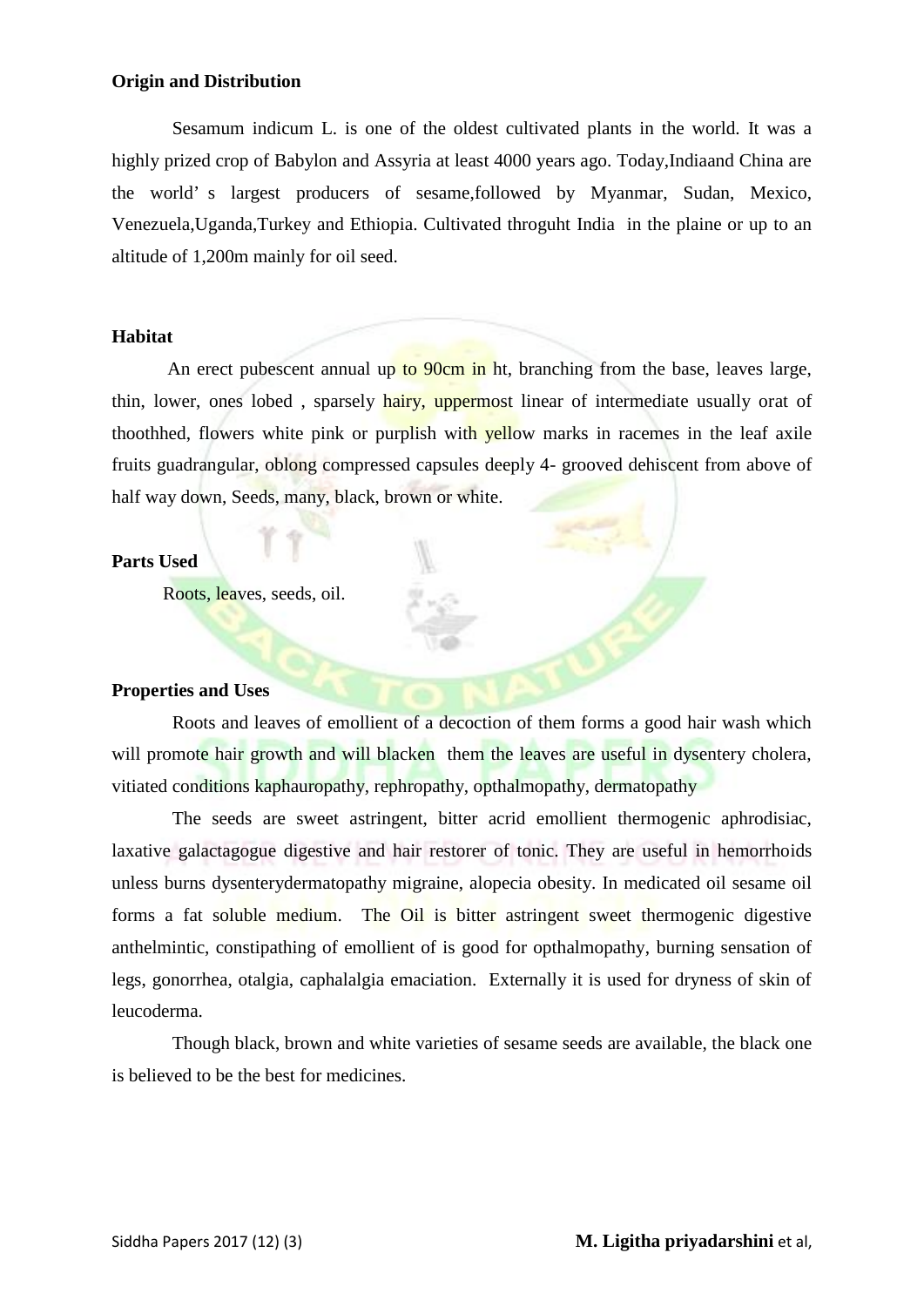**Varieties** Three varieties of sesamum seeds are found:black,white and red or brown. The black variety is the most common and yields the best quality of oil and is also the best suited for medicinal purposes. But the white variety is richer in oil.

# **Action**

 Seeds are laxative,emollient and demulcent;diuretic,nourishing,lactagogue and emmenagogue. Leaves are demulcent.

# **Medicinal Uses**

Sesame seeds are considered emollient, diuretic, lactogogue of Nourishing tonic. They are said to be helpful in piles, a paste of the seeds mixed with butter being used in bleeding piles.

A decoction of the seed is said to be an emenagogue of is also given in cough. The oil is employed as vehicle for injections of also used as emollient of demulcent. Seeds are specially useful in dysentery, scorpion sting and constipation, taken in decoction or as sweetmeats. A compound decoction of the seeds with linseed is used in cough and in aphrodisiac. Ground to a paste with water, they are given with butter for bleeding piles; if taken in large quantities,they are capable of producing abortion.



# **Constituents**

 Seeds contain fixed oil 50 to 60 p.c.,(white variety 48 p.c.,black and red varieties about 46 p.c).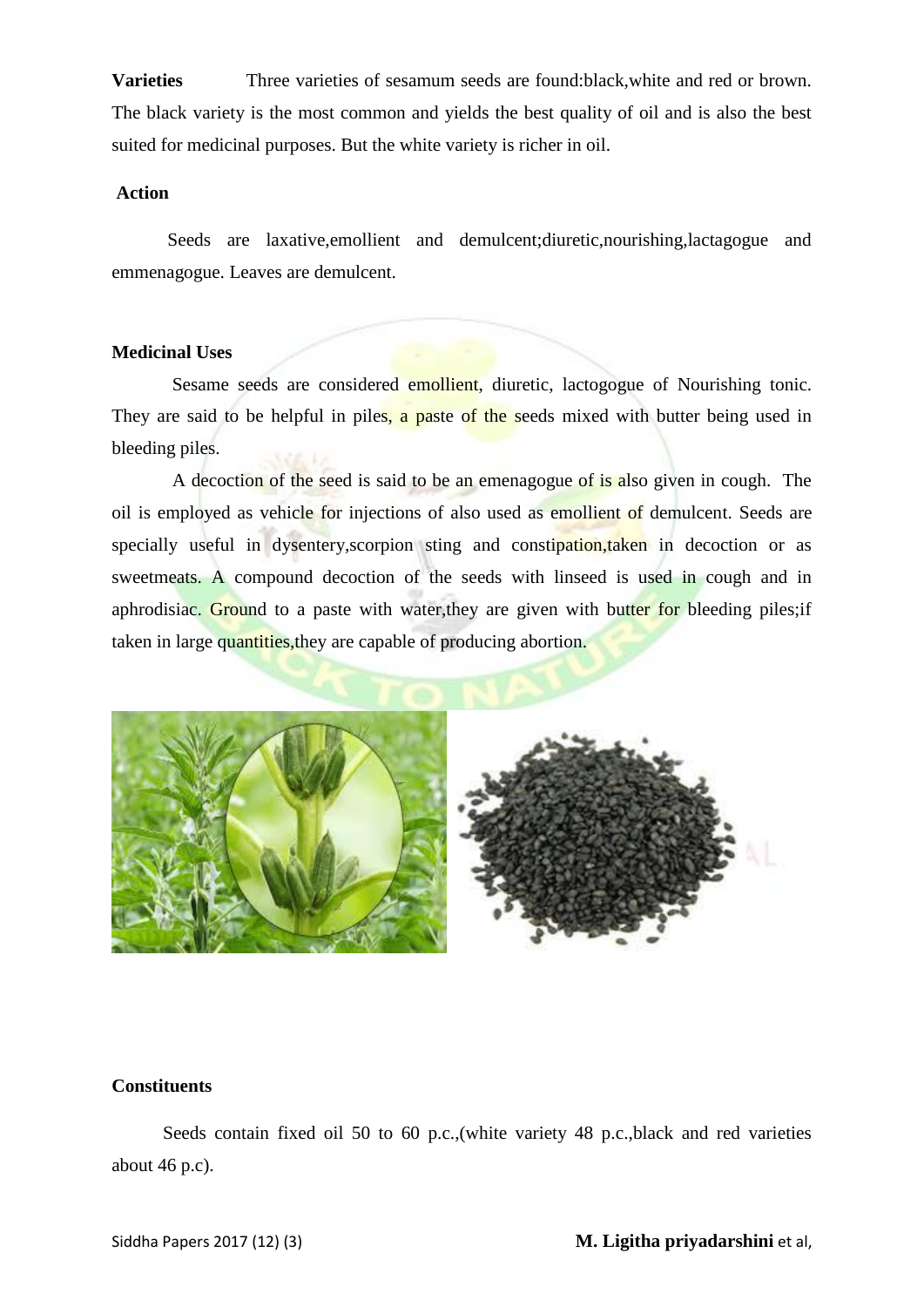# **Analysis**

| <b>Varieties</b> | <b>Moisture</b> | Oil              |
|------------------|-----------------|------------------|
| 1.Black Til      | 2.0 to 5.2 p.c  | 44.6 to 56.9 p.c |
| 2.Red Til        |                 | 45.6 to 55.5 p.c |
| 3. White Til     | 2.0 to 4.4 p.c  | 44.9 to 58.2 p.c |

 Seeds also contain protein 22p.c., carbohydrates 18 p.c.,mucilage 4 p.c.,woody fibre 4 p.c.,and 4.8 p.c. Oil contains 70 p.c. of liquid fats consisting of the glycerides of oleic and linoleic acids and 12 to 14 p.c. of solid fats,stearin,palmitinc and myristin;a crystalline substance sesamin and a phenol compound sesamol.

# **Traditional Medicinal Uses**

- **Arabic countries:** Dried seeds are used externally in the form of a plaster as a contraceptive inUnanimedicine. The seed oil is applied on the glans penis before coitus to avoid conception.
- **China :** Hot water extract of the seed is taken orally for impotence. Seed oil is taken orally for tuberculosis.
- South Africa: Hot water extract of aerial parts is taken orally by the Bantu as an aphrodisiac. Hot water extract of leaves is taken orally as a remedy for malaria.
- United States: Dried seeds are eaten as an emmenagogue. Hot water extract of the seed oil is taken orally to promote menstruation.
- **South Korea:** Hot water extract of seed is taken orally to induce menstruation. Hot water extract of dried seed is taken orally as an abortifacient and emmenagogue

# **Sesame seeds nutrition facts**

 One of the initial oil seeds known to humankind, sesame seeds have been widely employed in culinary as well as in traditional medicines for their nutritive, preventive, and curative properties. Sesame are an important sources of phyto-nutrients such as omega-6 fatty acids, flavonoidphenolic anti-oxidants, vitamins, and dietary fiber with potential anti-cancer as well as health promoting properties.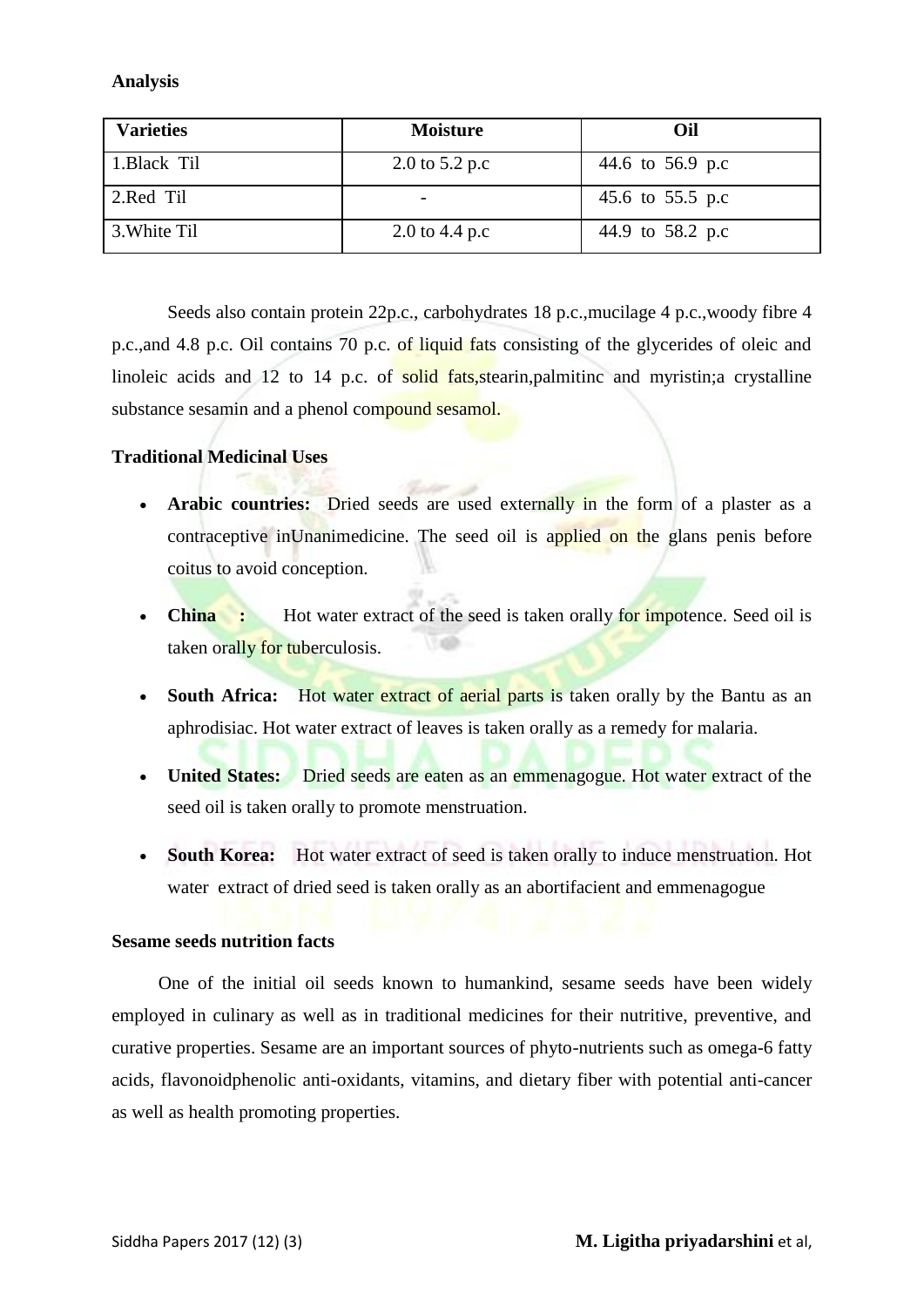Sesame plant is a tall annual herb in the Pedaliaceae family, which grows extensively in Asia, particularly in Burma, China, and India. It is also one of the chief commercial crops in Nigeria, Sudan and Ethiopia. Scientific name:Sesamumindicum.



Sesame plant requires well-drained sandy soil and tropical environment to flourish. It grows about 5 feet in height and bears plenty of pink-white foxglove type flowers. The pods appear soon containing white, brown, or black seeds depending upon the cultivar type, arranged in vertical rows inside thin sacs. Each pod (2-5 cm in length) is a long rectangular box like capsule with deep grooves on its sides. A single pod (1 to 2 inches in length) may contain up to 100 or more seeds.

Sesame seeds are small, almost oblate in shape. Toasted sesame feature pleasant, nutty flavour.

# **Health benefits of sesame seeds**

- Sesame seeds, due to their rich flavour and crunch are used as healthy food all over the world. Fats constitute much of their calories. They are also packed with health benefiting minerals, nutrients, vitamins and anti-oxidants. 100 grams of sesame seeds can provide up to 573 calories.
- The seeds are a rich source of mono unsaturated fatty acid, oleic acid which constitutes up to 50% of their fatty acids. The increase in HDL, the good cholestrol and the decrease in LDL which is the bad cholestrol can be facilitated by oleic acid. Such diets rich in mono unsaturated fats provide a healthy serum lipid profile and may prevent coronary heart disease.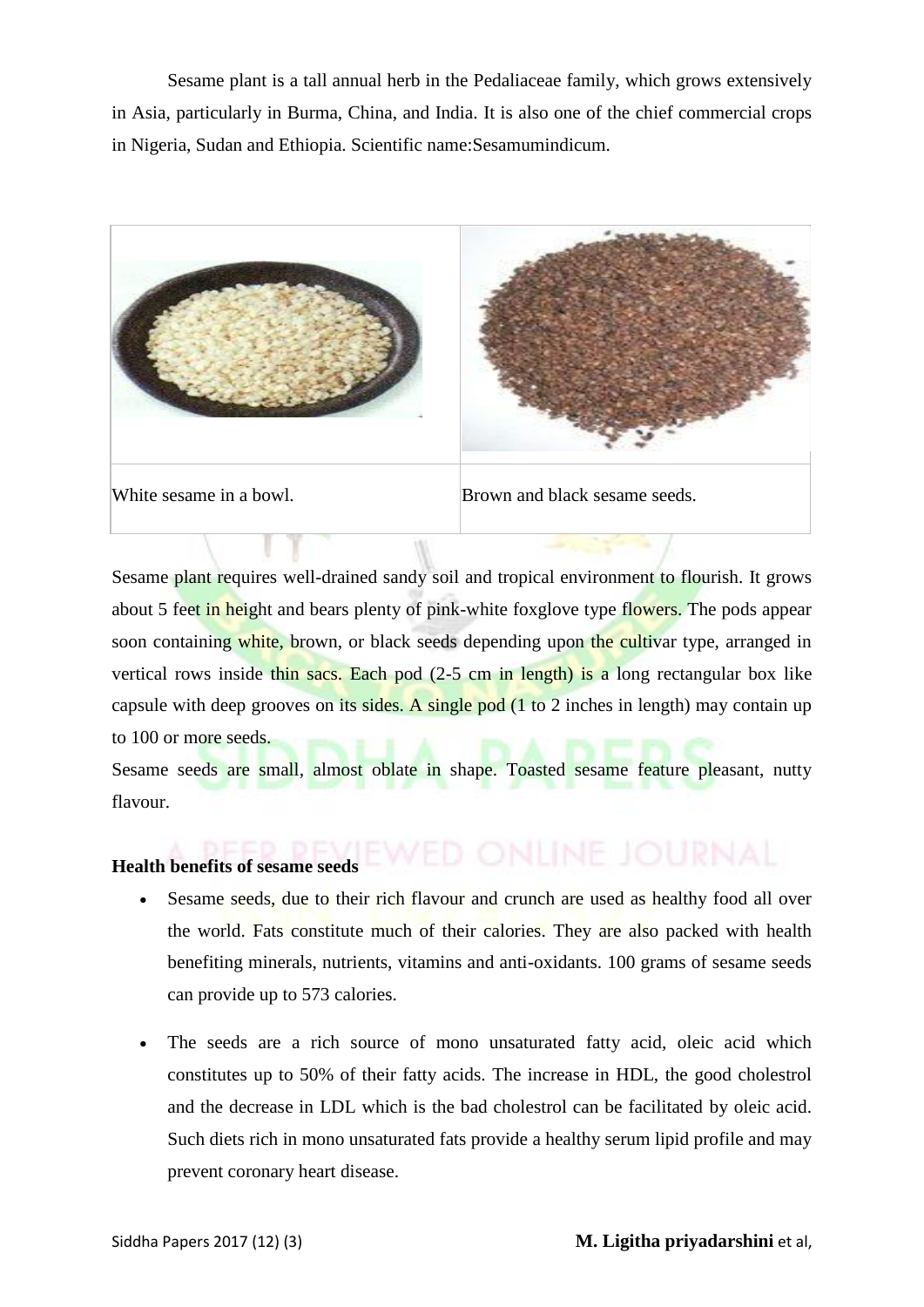Sesame seeds prove valuable as a source of dietary protein which is comprised of amino acids of fine quality and efficient in the growth of children. Up to 18 grams of protein can be provided by 100 grams of seeds.

Many health benefiting compounds such as sesamol (3, 4-methylenedioxyphenol),sesaminol, furyl-methanthiol,guajacol(2-methoxyphenol), phenylethanthiol and, vinylguacol, furaneol and decadienal are present in sesame seeds along with phenolic anti-oxidants like Sesamol and sesaminolinorder to stave off harmful free radicals from the human body.

100 g of sesame consists of  $97 \mu$ g of folic acid, which comprises about 25% of the daily recommended intake. Folic acid is necessary for DNA synthesis and may prevent neural tube defects in the newborns when given to expectant mothers during their peri-conception period.

• Another B-complex vitamin found abundantly in sesame is Niacin. 100 grams of sesame seeds provides about 4.5 mg or 28% of daily-required levels of niacin. Niacin enhances GABA activity inside the brain, thus helping to reduce anxiety and neurosis.

The sesame seeds have a rich concentration of Calcium, zinc, iron, manganese, magnesium, selenium especially, copper. These essential minerals play a significant role in bone mineralization, synthesis of enzymes, blood cell formation, hormone production and regulates cardiac and skeletal muscle activities.

Just a handful of sesame a day provides enough recommended levels of phenolic antioxidants, minerals, vitamins and protein

| <b>Iron</b>      | 10 <sub>mg</sub> |
|------------------|------------------|
| Sodium           | $45 \text{ mg}$  |
| <b>Potassium</b> | 460 mg           |
| Calcium          | 785 mg           |
| <b>Magnesium</b> | 354 mg           |

# *Table 1: List of Minerals in seeds*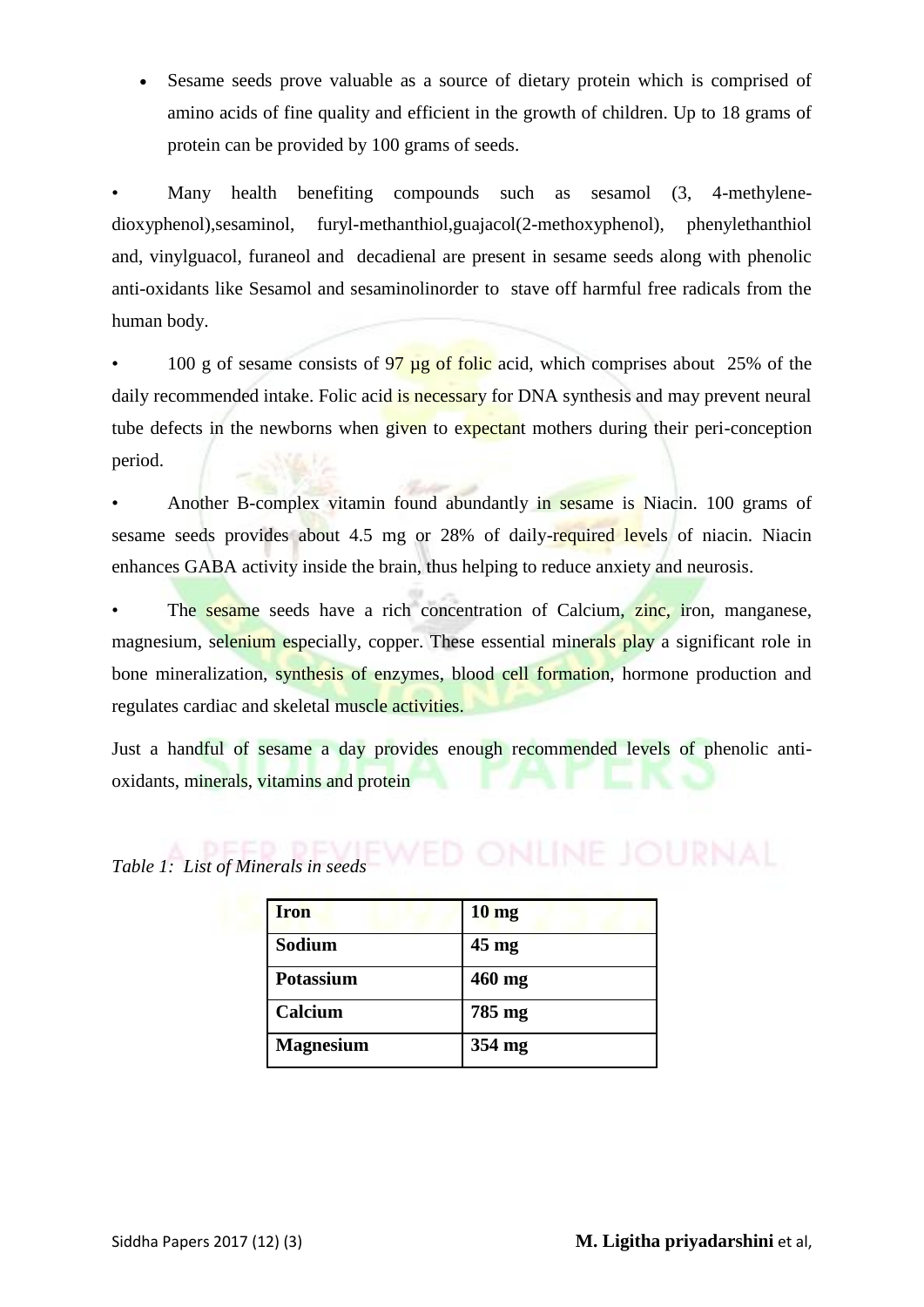*Table 2: Nutrients content in sesame seeds (100gm)*

| <b>Energy</b>   | 2930kJ (565kcal)  |
|-----------------|-------------------|
| Carbohydrate    | 10.2 <sub>g</sub> |
| <b>Fiber</b>    | 11.2 <sub>g</sub> |
| Lipids          | 50.4 <sub>g</sub> |
| <b>Minerals</b> | 5.3 g             |
| Protein         | 17.7 <sub>g</sub> |
| Water           | 5.2 g             |

*Table 3: List of Lipids present in sesame seeds*

| Lipid                | <b>Amount</b>     |  |
|----------------------|-------------------|--|
| <b>Linoleic</b> acid | $670$ mg          |  |
| <b>Linolic</b> acid  | 18.7 <sub>g</sub> |  |
| Oleic acid           | 19.9 <sub>g</sub> |  |
| <b>Palmitic acid</b> | 5700 mg           |  |
| Salicylic acid       | $230\mu g$        |  |
| <b>Stearic acid</b>  | 1600 mg           |  |

# **IN SIDDHA ASPECT-Ellu**

**Family** : Pedaliceae

# **Vernacular names :**

- English : Gingelly oil, Gingelly, Sesame.
- Telugu : Nuvulu
- Malayalam : Karuella
- Kannada : Ellu
- Sanskrit : Tilam
- Hindi : Thil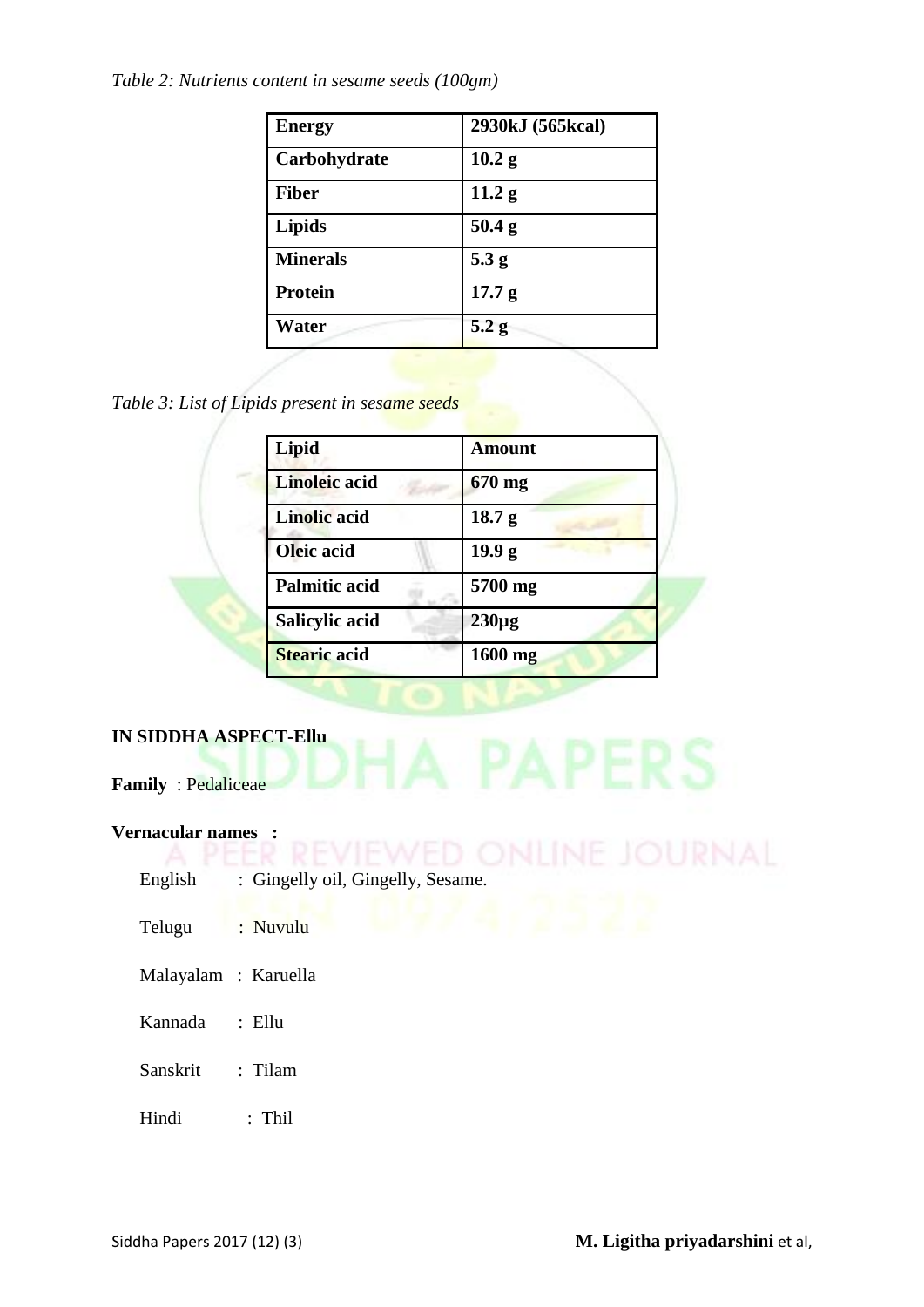It is a small plant cultivated widely in India. The seeds from the fruit are taken and dried to extract a kind of oil. This oil is known as Nallennai. It is also known as ' EllinNei' .In south India,this oil is used for cooking and hair and body oil. It is of three types namely,White,black and red sesame. Other types are Kaatellu,Sitrellu and Paerellu.

Used part : Leaves, Seeds of fruit.

| <b>Taste</b> | : Sweet. |
|--------------|----------|
|              |          |

**Potency** : Heat.

**Type** : Sweet.

# **Leaf:**

It can be used as a Demulcent and an emollient.

#### **Usage:**

 One or two green leaves are rinsed in cold water to obtain a gum. This can be used to wash wounded eyes.

One or two leaves are soaked in a glass of cold water and consumed twice a day or for seven days can cure Seedakazhichal.

#### **Flower:**

Skin flower is used to treat eye diseases.

# **Fruit and skin:**

The fruit and skin are dried and burnt. The ash thus obtained on wounds can cure

# it.

# **Seed - Action:**

It can act as a Emmenagogue,Stimulant,Tonic,diuretic,Galactagogue and laxative.

# **Character:**

 It can deactivate medicine. It can alleviate heat, tuberculosis and kabam. It can lead to hoarseness of voice. It gives good eyesight and strengthens the body. It also increases bleeding.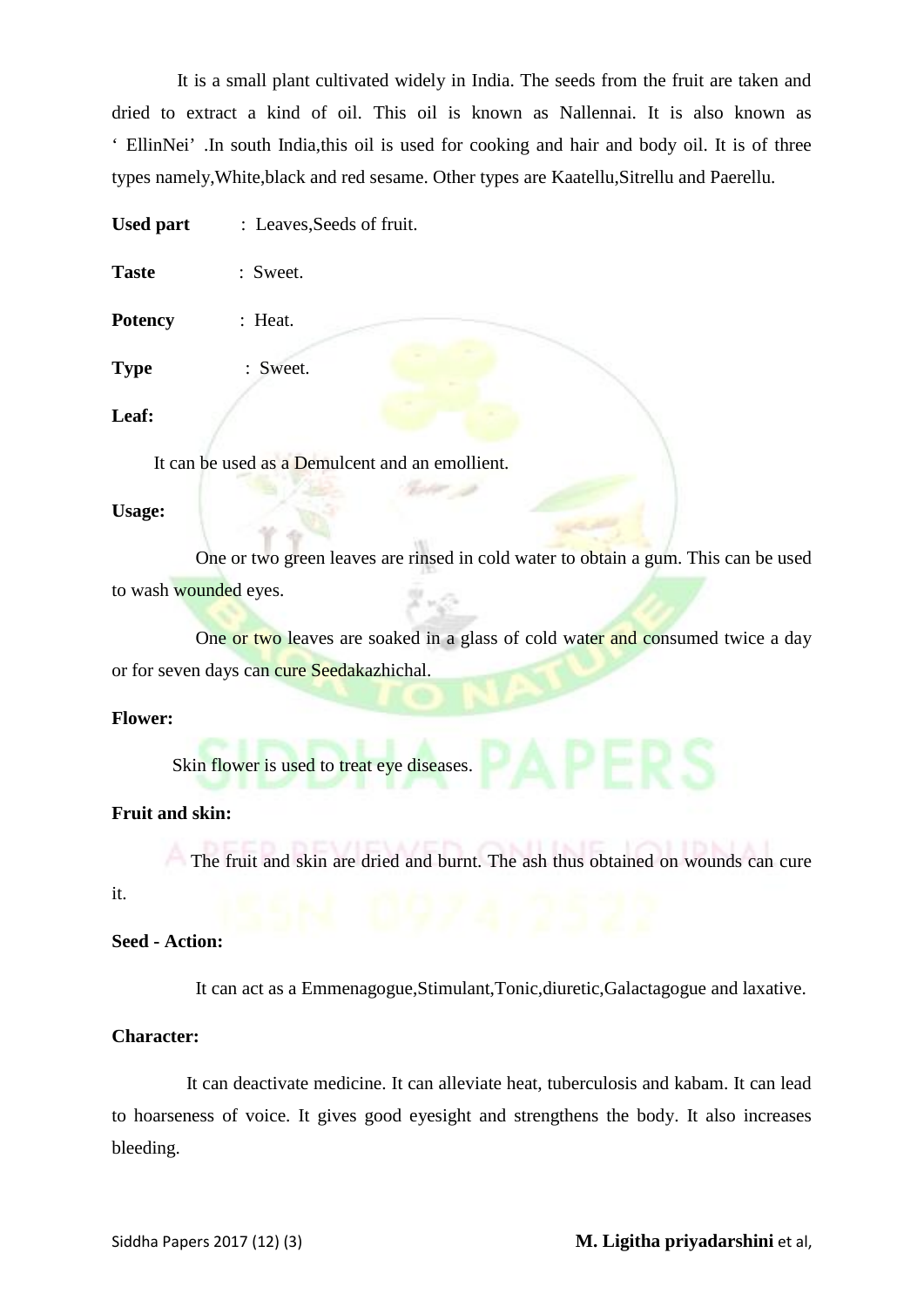**Usage:** 

When taken in heavy doses, It is said to create Abortion.

 One sundaialavu of the seed paste when consumed along with butter can cure bleeding piles.

 The seeds when grinded and boiled can be applied on cloth and bounded to cure them.

# **Oil:**

 It can be used as a Demulcent, Laxative, Nutritive and Emollient, strengthens body. It also used as cooking oil.

#### **Character:**

 It can cause clarity of mind,cooling of the eyes, and it can also drive away eyes diseases, ear diseases and scabbies. It can also cure coughand removes dryness of the skin.

## **Usage:**

The above mentioned oil when consumed in four teaspoons everyday can cure scabies and suppress cough.

2 × 2

 It is mixed with egg whites and applied on pimples to cure the pain. The same mixture is applied on a cloth and bounded on both eyes and applied on the head and washed with cooled hot water continuously for three days can cure redness of eye diseases and headaches related to eye diseases.

 It is mixed with egg yolks and is applied on burn wounds and itching regions to cure it. In siddha system of medicines, most of the medicinal oils contain sesame oil as preservative.

# **Sesame Oil cake:**

It is a dry content obtained after the extraction of oil from the seeds.

It can cure diseases like tumour, tenderness, eczema and diabetic wounds.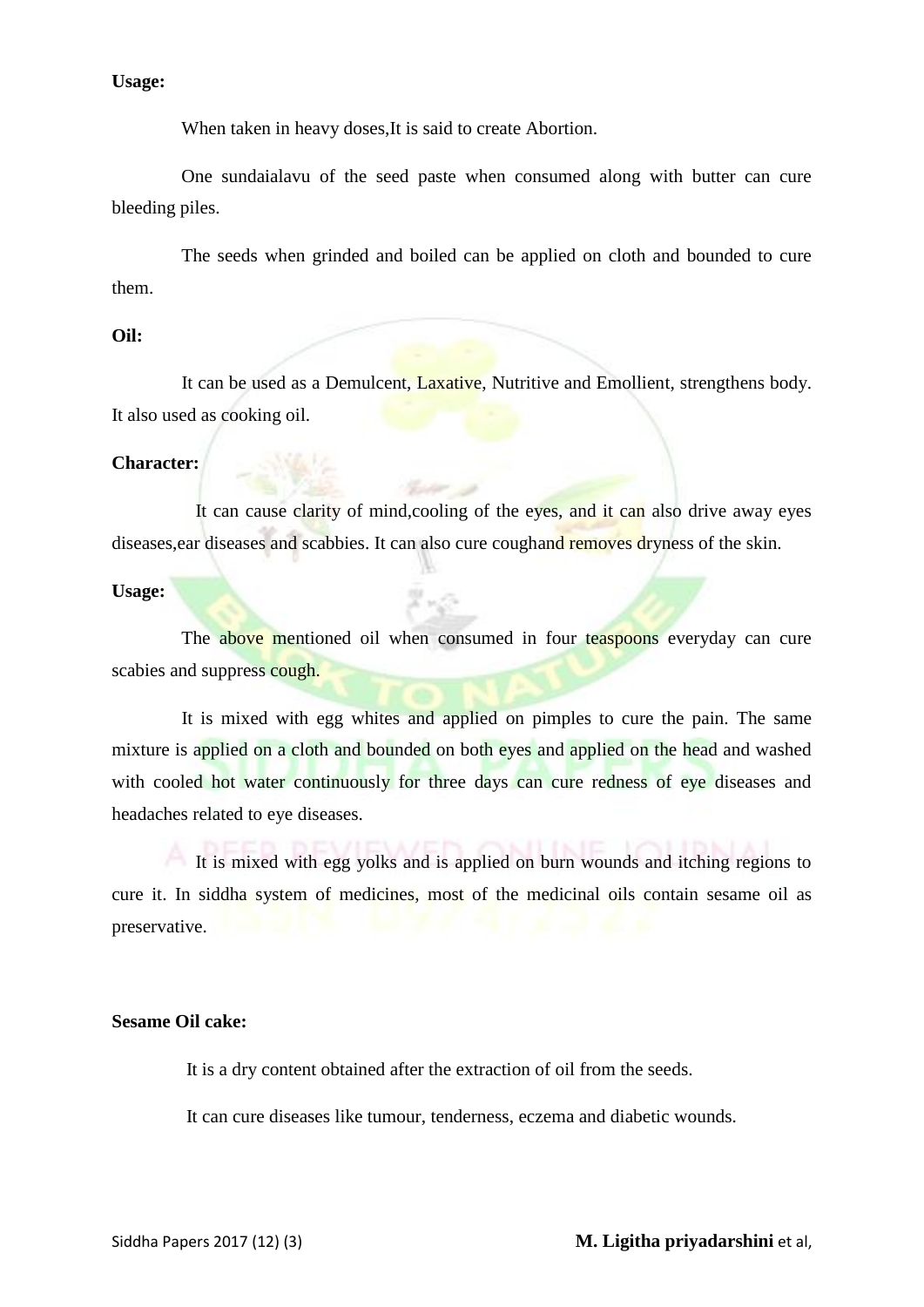#### **Sesamum indicum –**

# **Antioxidant activity**

 The antioxidant activity of ethanolic extracts of sesame coat (EESS) was investigated by Chang et al.(2002).The antioxidant activity (91.4 per cent) of 1.0 mg EESC was equal to 1.0 mg tocopherol (90.5 per cent) but was weaker than 1.0 mg butylatedhydroxyanisole (98.6 per cent) on per oxidation of linoleicacid.EESC showed an inhibitory effect against the formation of TBARS in a liposome model system. EESC at 10.0 mg exhibited a 94.9 per cent scavenging effect on DPPH radicals and marked reducing power,indicating that EESC acts as a primary antioxidant. Theextracts,at a dose of 1.0 mg,showed a 50.0 per cent scavenging effect on the hydroxyl radical. EESc also exhibited a metal-binding ability. Sesamin and sesamolin the lignan substances were found in EESc, byhplcanalysis. In addition,chromatographic analysis demonstrated that phenolic compounds and tetranortriterpenoids,which had positive reactions with B-carotene,indicating antioxidant activity,are present in EESC. According to these results,termination of free radical reaction,metal-binding ability and quenching of active oxygen are suggested to be, inpart, responsible for the antioxidant activity of EESC.

The free radical scavenging capacity of antioxidants from sesame cake extract was studied using DPPH radical on a kinetic model. Purelignans and lignan glycosides isolated from methanolic extract by preparative HPLC were used in the study. To understand the kinetic behaviour better and to determine the radical scavenging activity of sesame antioxidants, the second-order rate constant  $(k2)$  was calculated for the quenching reaction with DPPH radical. The k2 values for sesamol,sesamoldimer,sesamin,sesamolin,sesaminoltriglucoside and sesaminoldiglucoside were 4.00 x  $10^{-5}$ ,0.50 x  $10^{-5}$ ,0.36 x  $10^{-5}$ ,0.13x10<sup>-5</sup>,0.33 x  $10^{-5}$  and 0.08 x  $10^{-5}$  uM<sup>-1</sup>s<sup>-</sup> <sup>1</sup>, respectively (Suja et al., 2004).

 Antioxidant activities of Sesamumindicum extracts derived from sesame seed by supercritical carbon dioxide extraction and by n-Hexane were determined by HU et al.(2004) using DPPH radical scavenging and linoleic acid system methods. The extracts at 30MPa presented the highest antioxidant activities assessed in DPPH method.

 The antioxidant activities of activities of brown pigment,extract of n-Hexane and extract of supercritical dioxide extraction of black sesame seeds were investigated by Xu et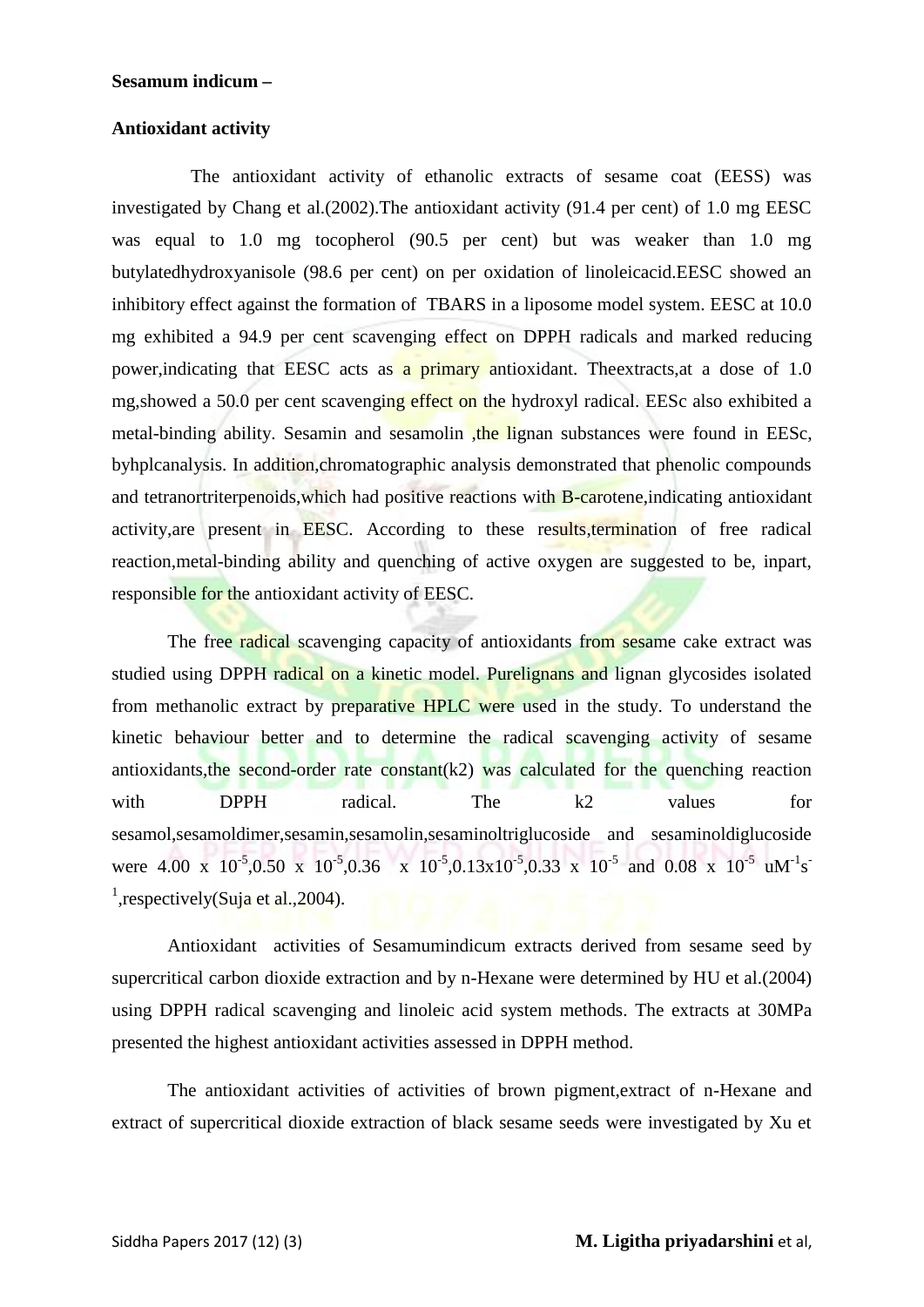al. (2005).The results indicated that the brown pigment of sesame seed possessed excellent antioxidant activity.

# **PHARMACOLOGICAL ACTIVITIES AND CLINICAL TRIALS Abortifacient effect**

 Ethanol (50 and 100%) extracts of the dried seed,administeredintragastrically to pregnant rats at a dose of 200 mg/kg,wasinactive. Acetone extract of the dried seed,on agar plate at a concentration of 0.2 g/plate,was active on Salmonella typhi TA98 and TA100 vsaflatoxin B1-induced mutagenesis and Aspergillusversicolor extract-induced mutagenesis.

# **Antibacterial activity <sup>12</sup>**

effectEthanol extract of the shade-dried seed ,on agar plate at a concentration of 2.5mg/ in e.coli,Proteusmirabilis, Pseudomonasaeruginosa, Staphylococcusaureus and Staphylococcus epidermidis. Seedoil,on agar plate at an undiluted dose,was inactive on Bacillus subtilis,Escherichiacoli,Salmonellathyphosa,Staphylococcusaureus and Vibriocholera. The seeds, on agar plate, were active on Bacillus subtilis, Escherichiacoli, Pseudomonascichorii and Salmonella typhimurium. Pretreatment of mice with sesame extract significantly reduced the lethality of bacterial infection,possibly because of its host- meditated action. No apparent acute toxicity was detected in mice by oral administration of 10 g/kg of the extract.

# **Antihypertensive effect <sup>10</sup>**

 Sesame oil lignin sesamin ,in two kidney, one clip(2K,1c) renal hypertensive rats fed a sesamin containing (1% w/w) diet, was investigated. The hypertension was markedly reduced,but the sesame diet ameliorated the vascular hypotrophy. Results indicated that sesamin is useful as prophylactic treatment to combat the development of renal hypertension and cardiac hypertrophy.

# **Anti-implantation effect <sup>11</sup>**

 Ethanol extract of the seed, administered intra-gastrically to female rats at a dose of 200mg/kg, was inactive vs early pregnancy.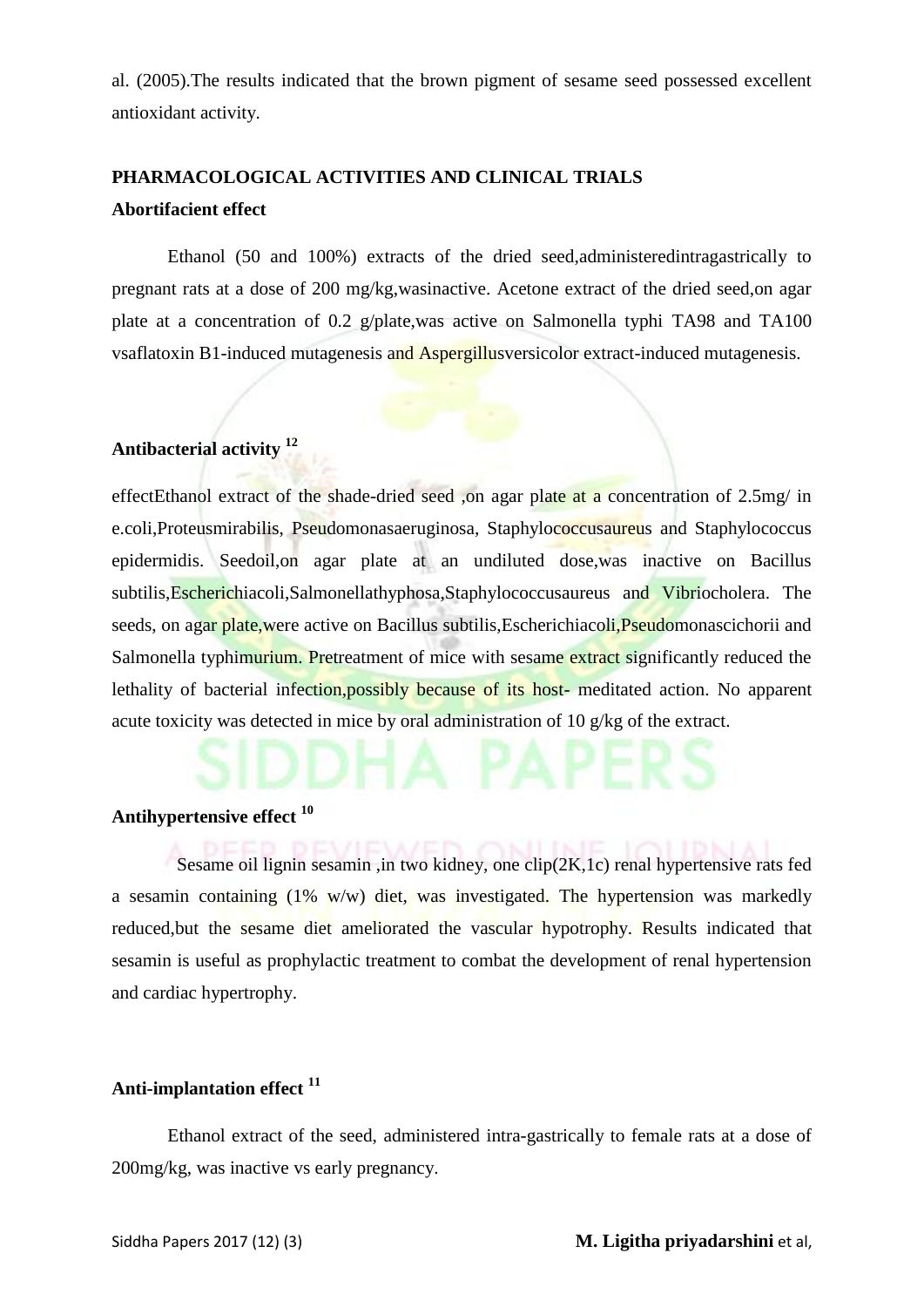## **Anti-stress and Anti-oxidant combined activity <sup>10</sup>**

 This study is aimed at assessing the scientific evidence on the effect of the intake of sesame seeds and derivatives on oxidative stress of individuals with systemic hypertension, dyslipidemia, and type 2 diabetes mellitus. A systematic review was conducted in seven databases (Lilacs, PubMed, ISI Web of Knowledge, Cochrane Library, Scopus, Trip Database, and Scielo) from September 2013 to January 2014. Clinical trials on the intake of sesame seeds and derivatives assessing the outcomes related to oxidative stress were retrieved. The risk of bias in the results of the studies selected was assessed according to the criteria of the *Cochrane Handbook for Systematic Reviews of Interventions*. This review included seven clinical trials showing that the intake of sesame resulted in the increase in enzymatic and non enzymatic antioxidants, as well as in a reduction in oxidative stress markers. This was mainly observed with the use of sesame oil for hypertensive individuals during 2 months and black sesame meal capsules for pre hypertensive individuals during four weeks. Most studies involved a small number of participants, sample size being considered a limiting factor for this review. In addition, a significant heterogeneity was observed in the type of population studied and the type of sesame and derivatives used, as well as their amount. The follow-up time was considered a limiting factor, because it varied in the different studies. The high risk of randomization and blinding biases found in the studies assessed determines lower scientific evidence of the results. Despite the limitations and biases identified in this systematic review, sesame showed relevant effects on oxidative stress, suggesting it could increase the antioxidant capacity.

#### **Efficacy of vitamin C and ethanolic extract of** *Sesamumindicum* **in promoting fertility <sup>11</sup>**

 This study investigates the efficacy of ethanolic extract of *Sesamumindicum* (EES), vitamin C (VC), and EES  $+$  VC in promoting fertility and finding a possible link between their pro fertility effects and their antioxidant activities.

The results obtained showed that EES, VC, and more importantly  $EES + VC$  are capable of significantly increasing BW gain, seminal parameters, testosterone level, and body antioxidant activities.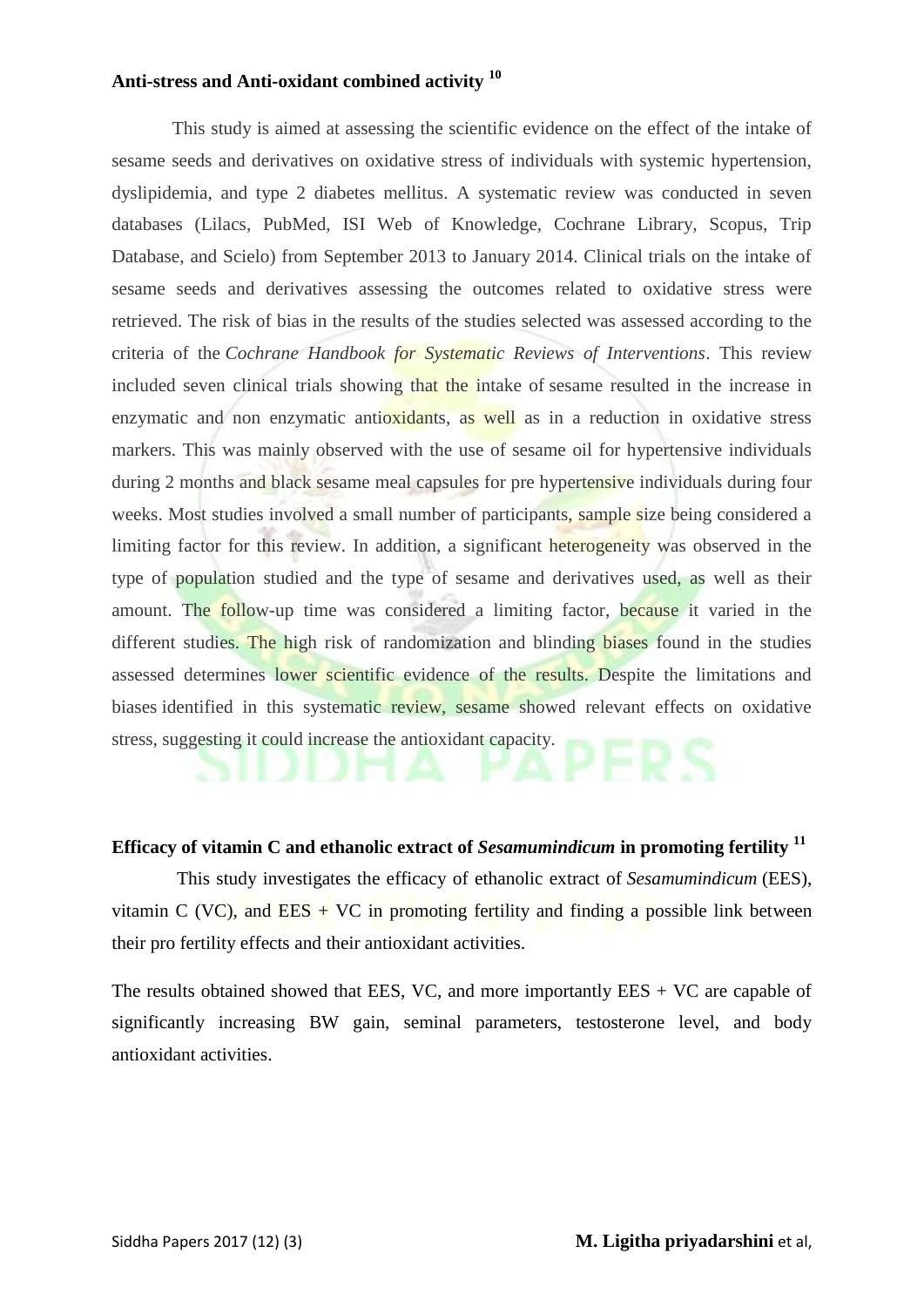# **Hyperglycaemic activity**

 Extract of the dried entire plant,administered to rats at a dose of 30% of diet ,was active. Seedoil,administered orally to adults at a dose of 60 g/person,produced weak activity. Hot water extract (4%) or methanol eluent fraction(0.7%) of the defatted seed,administered orally to genetically diabetic 5 weeks old male KK-Ay-mice,had a reductive effect is suggested to be caused by the delayed glucose absorption.

# **Spasmogenic activity**

Methanol(70%) extract of the seed, administered to guinea pigs at a dose of 1 mg/ml,was active on the uterus by atropine. Methanol(70%) extract of the seed, administered to rats at a dose of 1 mg/ml was active on uterus(estrogen).

# **Toxicity assessment**

Ethanol (50%) extract, administered intraperitoneally to mice, produced LD 500 mg/kg.

( **Ref ;** Medicinal plants of the world, vol -3, Ivan A.Ross – 2007, pg - 488)

#### **Drug preparations containing sesame seeds**

- 1. *Pirandaivadagam* -**Ref**: Siddhavaithiyathiratu (2006,pg-228)
- 2. *Thilatha vallathi*. Ref : Agathiyar vaithya vallathi -600 (April 2001, Pg -14)

# **CONCLUSION**

Though Sesamum indicum has various medicinal effects, it is widely known only for its food value and have very limited exposure over its medicinal values. When we are left open in the modern world and its evolving new diseases, the results derived from the analysis and research on sesame, leaves us with great hope. With its antioxidant, antihypertensive, antihyperglycaemic and other crucial properties discovered so far, it implies the need for more studies and researches in near future. One day we may get solutions to most of the deadliest cardiac issues, cancer and many more.